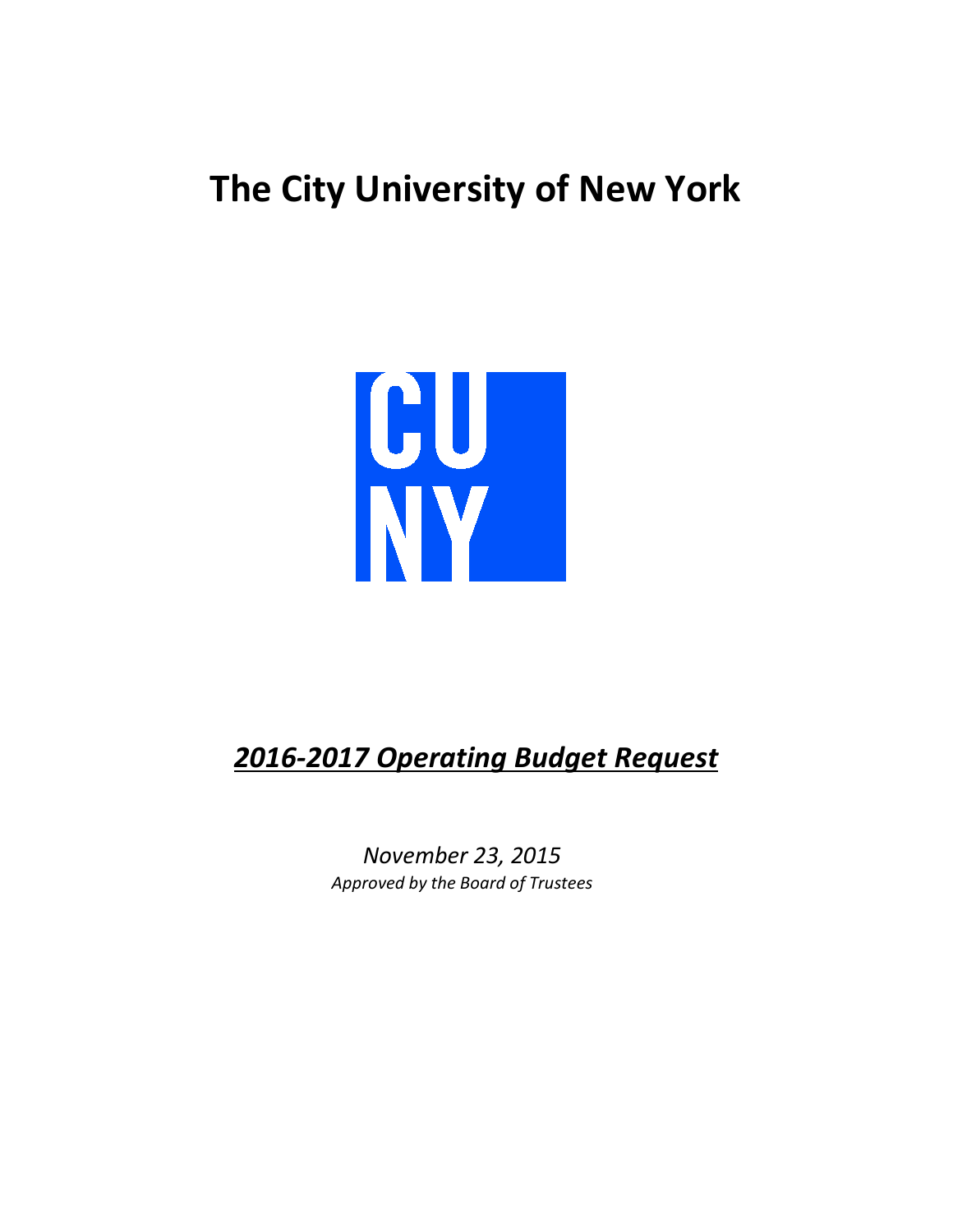As the nation's leading public university, the City University of New York plays a central role in the economic, cultural, and educational life of New York City. To help improve service to its students and the broader community, CUNY proposes investment in strategically chosen areas—experiential learning, workforce development, online education, performance funding, and the new medical school—through programmatic initiatives that are poised to increase academic excellence, persistence, and accessibility in the next fiscal year.

### **Financing the Request**

The University requests increases to the senior and community college operating budgets totaling \$167.0 million.

At the senior colleges, the request is \$124.1 million, a 5.3% increase over the 2015-16 adopted budget level. Of this amount, \$43.8 million is for baseline needs and \$80.3 million is for the strategic investment plan. The State aid share of the \$80.3 million investment plan is \$41.3 million.

At the community colleges, the request is \$42.9 million, a 4.8% increase over the 2015-16 adopted level. Of this amount, \$6.6 million is for baseline needs and \$36.3 million is for the strategic investment plan. The City's share of the strategic investment plan is \$10 million. This is in addition to \$32.3 million in FY2017 City funding commitments for the expansion of Accelerated Study in Associate Programs (ASAP) and STEM support expansion.

### *Mandatory Needs*

The University's baseline costs will increase by \$50.4 million in FY2017; \$43.8 million at the senior colleges and \$6.6 million at the community colleges. These amounts include contractually required incremental salary increases, and fringe benefit, energy and building rental cost increases. At the community colleges, the amount also includes funding for additional space to house the planned ASAP expansion.

State and City financing of these fixed mandatory needs will allow existing funding to remain in programmatic areas.

### *Community College State Aid*

The University is requesting a three year community college funding commitment of \$250 per student FTE each year. This increase would generate an additional \$26.3 million in FY2017 and would be used to fund the performance improvement plans and experiential learning initiatives. This request is part of a multiyear effort to restore State funding to a level that will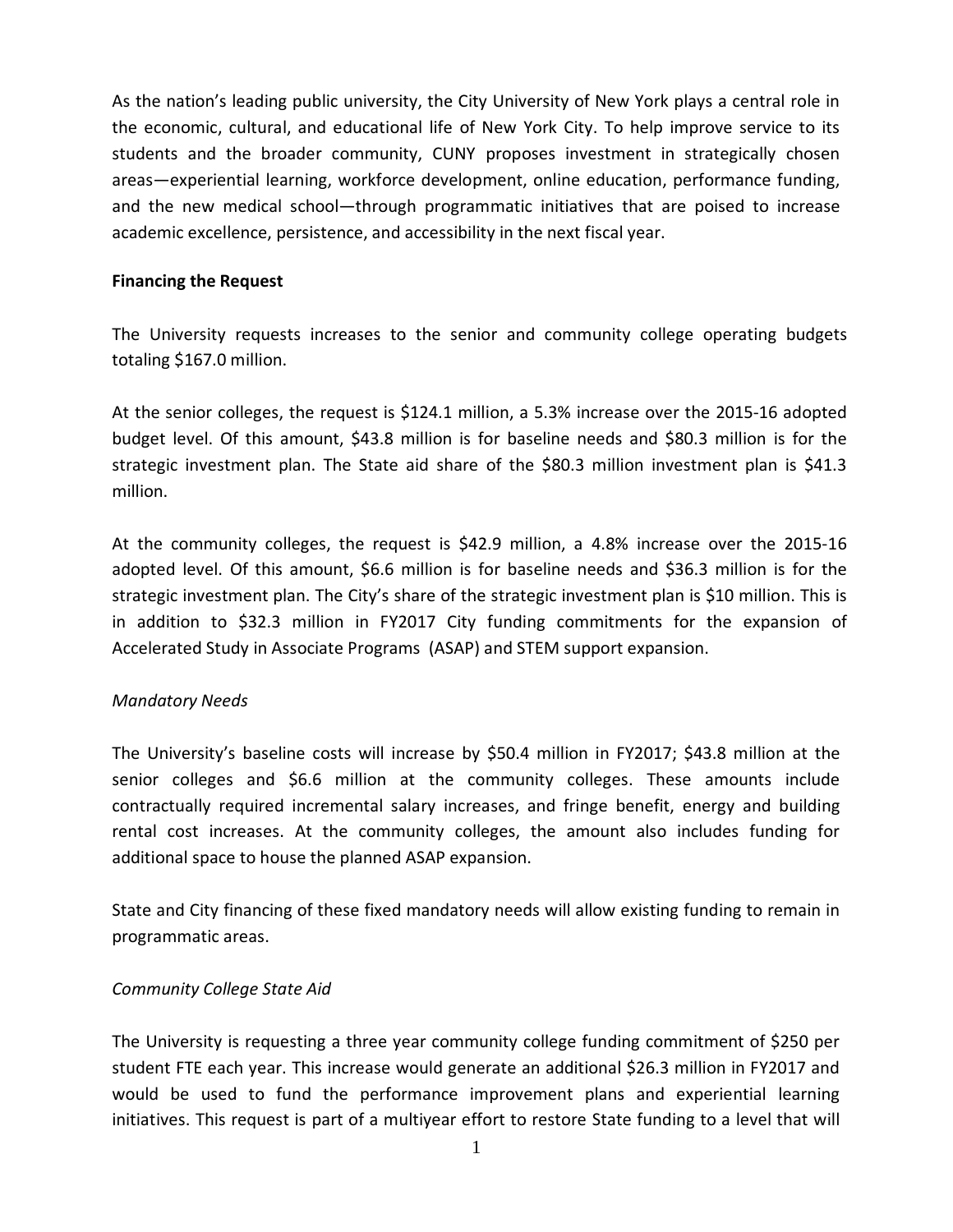enable it to adequately support and enhance community college programs. The current base aid level is \$2,597 per FTE, down \$78 in nominal dollars from the FY2009 level of \$2,675 and \$472 in inflation adjusted dollars.

The benefits of multiyear budgeting include:

- o the ability for better planning and priority setting
- o the ability to develop long term strategies and identify long term trends
- o more thorough program evaluation and oversight
- o the ability to focus on programmatic policies, goals and objectives

## *Tuition Revenue and Maintenance of Effort*

CUNY supports renewal of tuition legislation for the senior colleges that provides the predictability and stability needed for the continuation of high quality services that move students toward degree attainment. In addition to helping families plan for the costs of higher education and protecting students in need, such legislation ensures that students' investment in their education stays at the University to maximize access and academic excellence. The University is not planning a tuition increase for the community colleges for the 2016-17 academic year.

The FY2011 State tuition legislation requires CUNY to provide Tuition Assistance Program (TAP) waiver credits covering the difference between tuition and student TAP awards. For the fiscal year 2015-16, CUNY will issue \$49M in TAP tuition credits pursuant to this requirement. The University requests State funding to close the gap between the maximum TAP award and tuition.

CUNY also continues its support of revised maintenance of effort legislation that requires the State to fund all mandatory cost increases, including those for fringe benefits, contractually required salary increases, energy, building rentals, and other inflationary increases.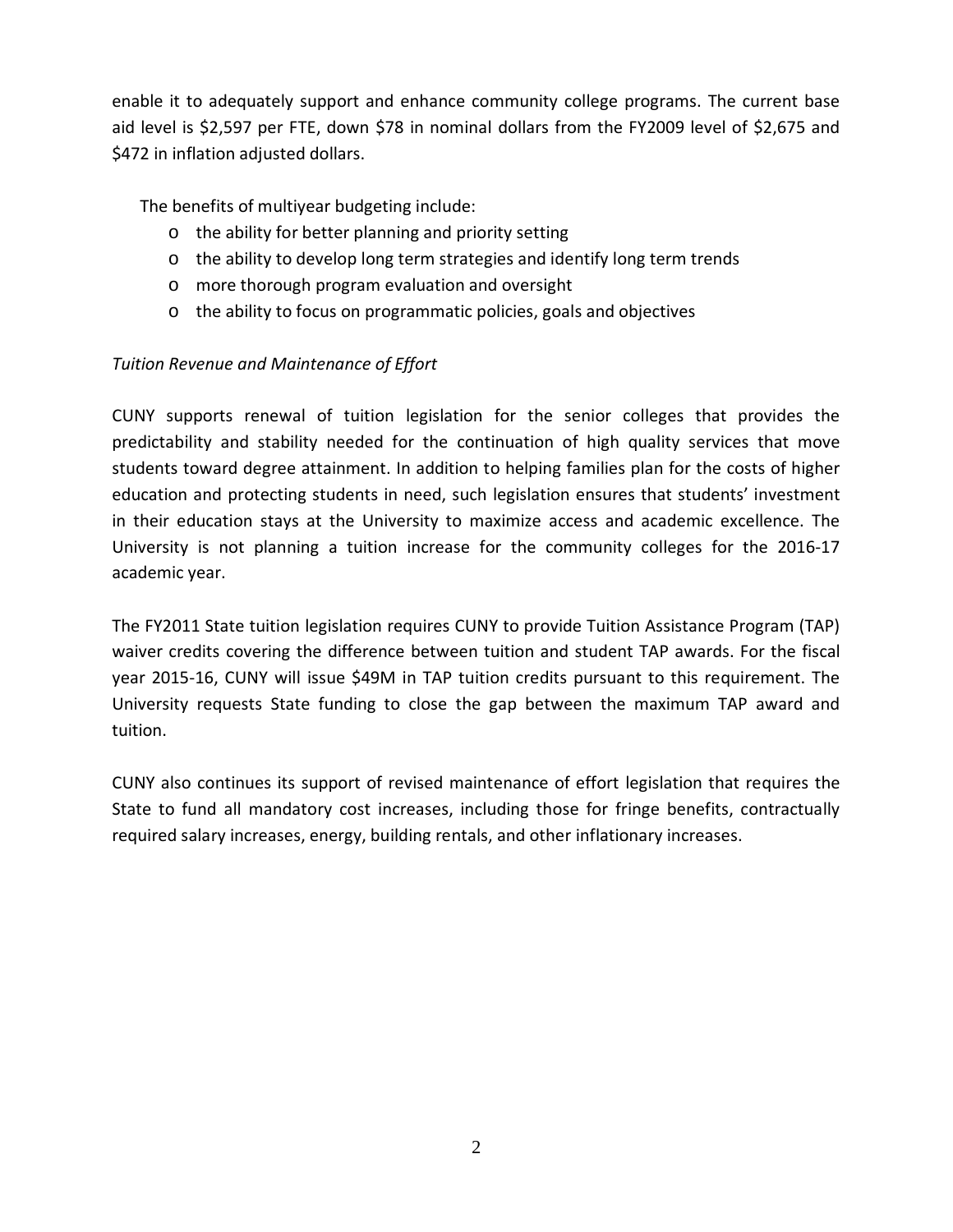# **FY2016-2017 Operating Budget Request Summary (\$ thousands)**

|                                                                       | Senior     | Community  |              |
|-----------------------------------------------------------------------|------------|------------|--------------|
|                                                                       | Colleges   | Colleges   | <b>Total</b> |
| <b>PROGRAM NEEDS:</b>                                                 |            |            |              |
|                                                                       |            |            |              |
| <b>State/City Strategic Investments</b>                               |            |            |              |
| Medical School <sup>1</sup>                                           | 2,800      |            | 2,800        |
| Performance Improvement Plan                                          | 24,000     | 12,200     | 36,200       |
| <b>Experiential Learning</b>                                          | <b>TBD</b> | <b>TBD</b> | <b>TBD</b>   |
| Community College Graduates Scholarship Program                       | 2,000      |            | 2,000        |
| <b>CUNY Service Corps</b>                                             | 3,500      | 3,500      | 7,000        |
| Public Safety Center Initiative                                       | 2,000      |            | 2,000        |
| <b>SEEK / Student Support</b>                                         | 7,000      |            | 7,000        |
| Sub-Total                                                             | 41,300     | 15,700     | 57,000       |
|                                                                       |            |            |              |
| Senior College Tuition/Community College Strategic Investments        |            |            |              |
| Data Analytics                                                        | 1,500      | 1,500      | 3,000        |
| Early Childhood Education                                             | 1,500      | 1,500      | 3,000        |
| Investment in Faculty                                                 | 30,000     | 7,110      | 37,110       |
| Math Remediation                                                      |            | 2,500      | 2,500        |
| Online Education                                                      | 2,000      | 2,000      | 4,000        |
| Urban Innovation Fund                                                 | 1,000      | 1,000      | 2,000        |
| Workforce Development                                                 | 3,000      | 5,000      | 8,000        |
| Sub-Total                                                             | 39,000     | 20,610     | 59,610       |
|                                                                       |            |            |              |
| <b>Total Program Needs</b>                                            | 80,300     | 36,310     | 116,610      |
|                                                                       |            |            |              |
| <b>MANDATORY NEEDS:</b>                                               |            |            |              |
| <b>Fringe Benefits</b>                                                | 29,450     |            | 29,450       |
| Energy                                                                | 4,250      | 361        | 4,611        |
| <b>Building Rentals</b>                                               | 2,121      | 3,363      | 5,484        |
| <b>Contractual Salary Increments</b>                                  | 7,963      | 2,904      | 10,867       |
| Collective Bargaining                                                 | <b>TBD</b> | TBD        | TBD          |
| <b>Total Mandatory Needs</b>                                          | 43,784     | 6,628      | 50,411       |
|                                                                       |            |            |              |
| Equivalent to State per student contribution for SUNY medical schools |            |            |              |
|                                                                       |            |            |              |
| <b>Total Request</b>                                                  | 124,084    | 42,938     | 167,021      |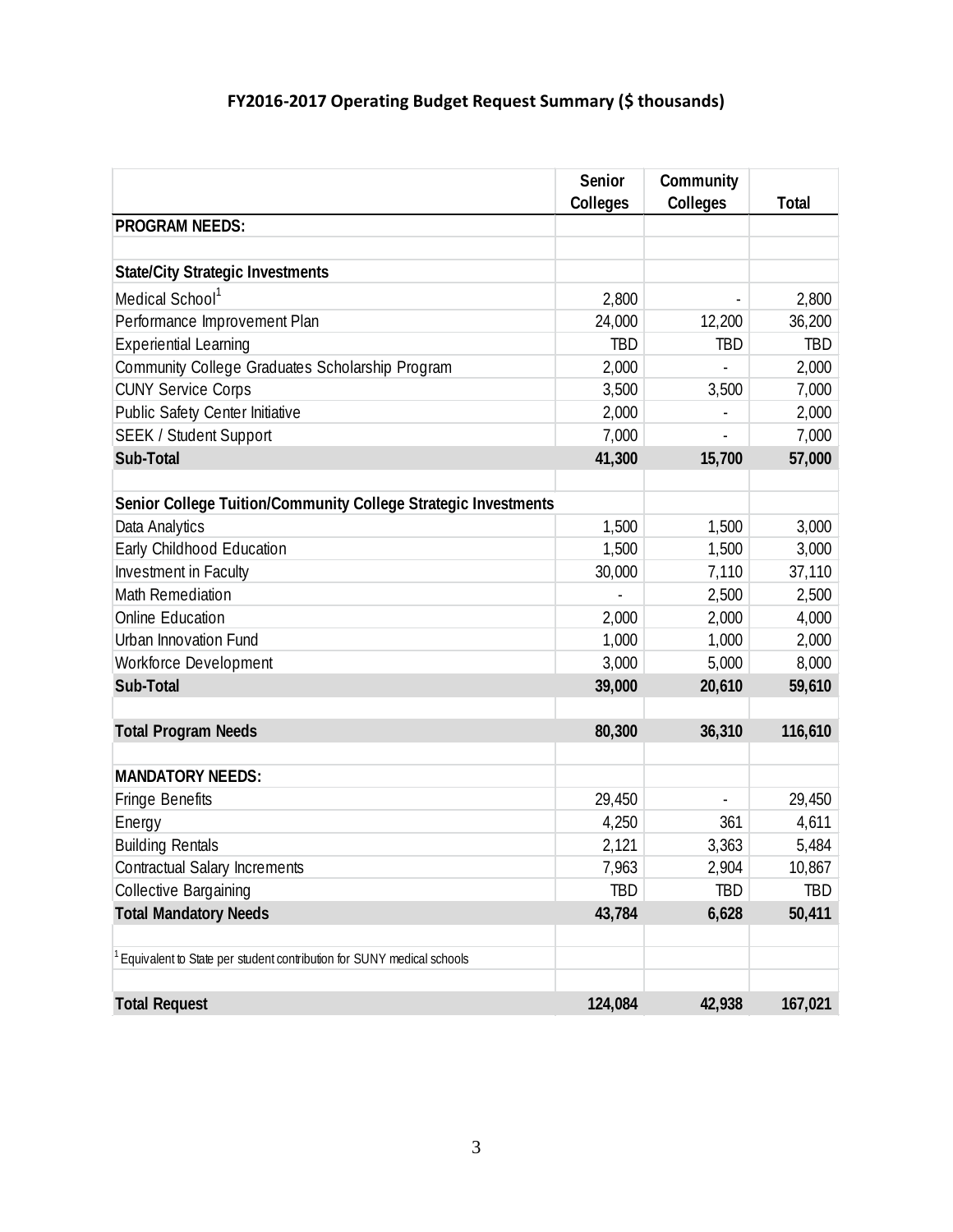|                                                        | Senior<br>Colleges       | Community<br>Colleges | <b>Total</b> |
|--------------------------------------------------------|--------------------------|-----------------------|--------------|
| <b>FUNDING SOURCES:</b>                                |                          |                       |              |
| <b>State/City Aid</b>                                  |                          |                       |              |
| State Support - Mandatory Needs                        | 43,784                   | 182                   | 43,966       |
| State Support - Programmatic Initiatives               | 31,300                   |                       | 31,300       |
| State Support - TAP Tuition Credit Partial Restoration | 10,000                   |                       | 10,000       |
| Community College State Aid Increase (\$250 per FTE)   | $\overline{\phantom{a}}$ | 26,310                | 26,310       |
| City Support - Mandatory Needs                         | $\overline{\phantom{a}}$ | 6,446                 | 6,446        |
| City Support - Programmatic Initiatives                |                          | 10,000                | 10,000       |
| Sub-Total                                              | 85,084                   | 42,938                | 128,021      |
| <b>Tuition Revenue</b>                                 |                          |                       |              |
| <b>Tuition Revenue</b>                                 | 51,000                   |                       | 51,000       |
| <b>Tuition TAP Credit</b>                              | (12,000)                 |                       | (12,000)     |
| Sub-Total                                              | 39,000                   |                       | 39,000       |
| <b>Total Funding Sources</b>                           | 124,084                  | 42,938                | 167,021      |

### **FY2016-2017 Operating Budget Request Funding Sources (\$ thousands)**

### **CUNY Medical School \$2,800,000**

The University aims to undertake the necessary steps to bring the newly-accredited CUNY School of Medicine in compliance with the requirements of the national accrediting body, the Liaison Committee for Medical Education (LCME). For decades, City College's Sophie Davis School has conferred bachelor's degrees in biomedical education to students who go on to accelerated MD programs at partner institutions. Now as a Doctor of Medicine degree granting institution, the school will control the full continuum of CUNY students' medical education and provide a transformational path to medical students from underserved communities. This program will respond to a nationwide shortage of primary care physicians by educating and training future doctors to practice in New York City and State communities with the highest need for basic medical care and services.

This transition to a full medical school requires a significant commitment of resources dedicated to personnel and facilities in order to comply with LCME's standards. The necessary costs include recruiting additional faculty and administrative staff; clinical training at off-site locations; purchasing laboratory equipment and technology upgrades; strengthening library offerings; and renovations and maintenance for Harris Hall, including the installation of "smart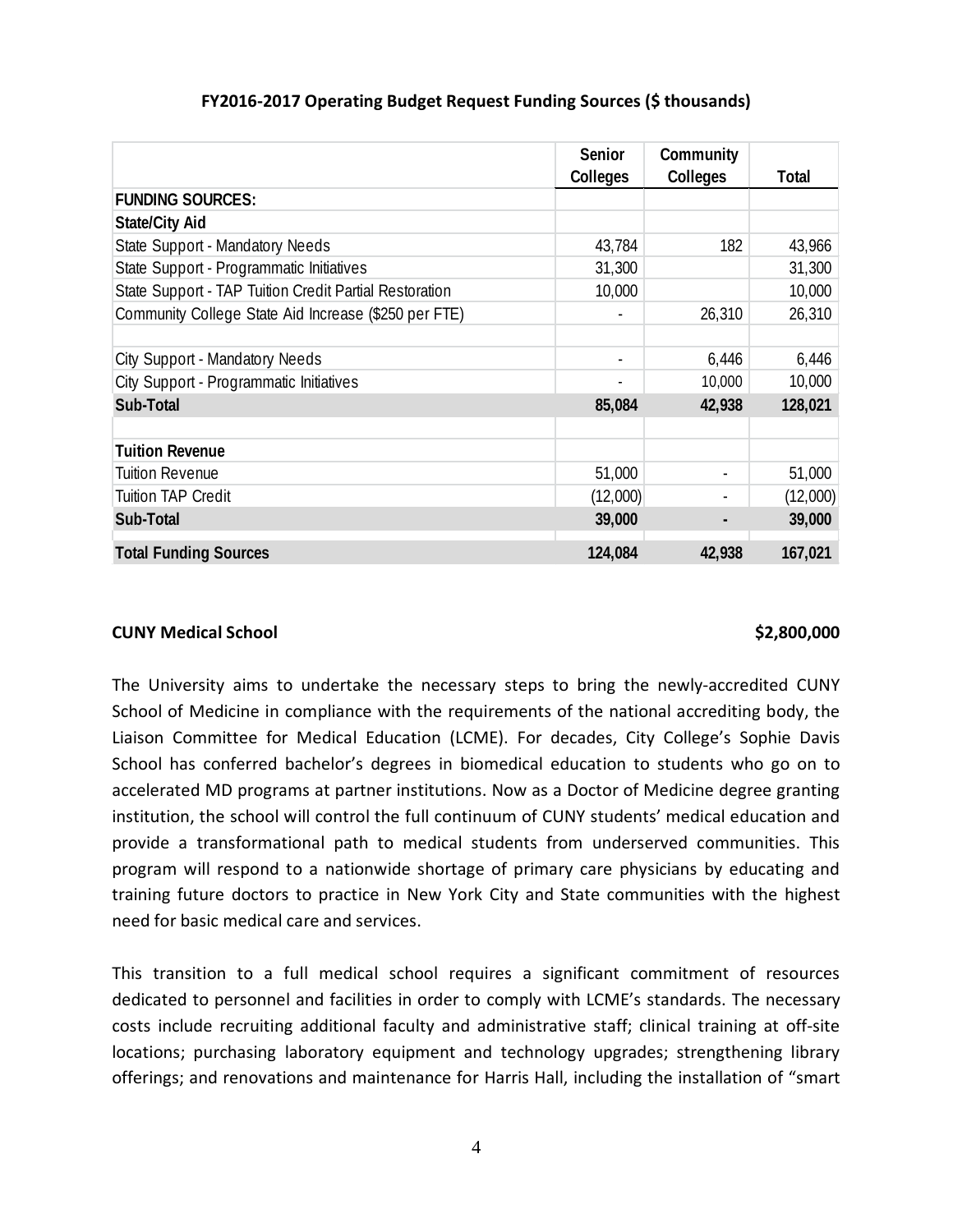classrooms." CUNY is requesting that the State provide the same per student funding that is provided for SUNY medical schools.

### **Performance Improvement Plan Funding \$36,200,000**

CUNY requests sustained funding for long-term initiatives that will make fundamental performance improvements in areas of primary importance to the University and the State of New York, including access, degree completion, academic and post-graduate success and services, research, community engagement and experiential learning. To this end, the first phase of CUNY's Performance Improvement Plan is underway during the current academic year, thanks to New York's 2016 Executive State Budget that has allocated \$12 million for the senior colleges. CUNY is supplementing these funds with \$6 million for community colleges, and an additional \$2 million from grants and other sources is being allocated flexibly across both sectors. In total, the initiative will distribute \$20 million to CUNY colleges in 2015-16, with specific allocations to individual colleges based on a competitive proposal process.

Additional funding in the next Executive Budget will be necessary in order for CUNY to build on the initial Performance Improvement Plan and measure actual performance and progress moving forward. Next year and in subsequent years, CUNY would allocate a portion of the State's appropriated funding to colleges based on their performance on the established goals in the preceding year. The remainder would support the implementation of new initiatives which will be funded through a competitive proposal process much like that used for 2015-16 funds.

### **Experiential Learning TBD**

Expanding access to high quality, meaningful experiential learning opportunities for its undergraduate students has the potential to support improved college retention and timely graduation rates. Such opportunities can also help make clearer connections between classroom learning and the field, and better prepare students for the workplace and for careers. In summer 2015, Chancellor James B. Milliken convened a task force to oversee implementation of the new state law around experiential learning. The task force is now working with the CUNY colleges to gain a baseline understanding of what is currently offered to students, and to plan for a significant expansion of these opportunities, in keeping with the requirements of the law. In doing this, the task force has identified the following areas where there are significant resource gaps: dedicated college-level staffing, resources to support faculty engagement, and resources to support student experiences.

Funding for experiential learning would address these resource gaps, paying for faculty and staff.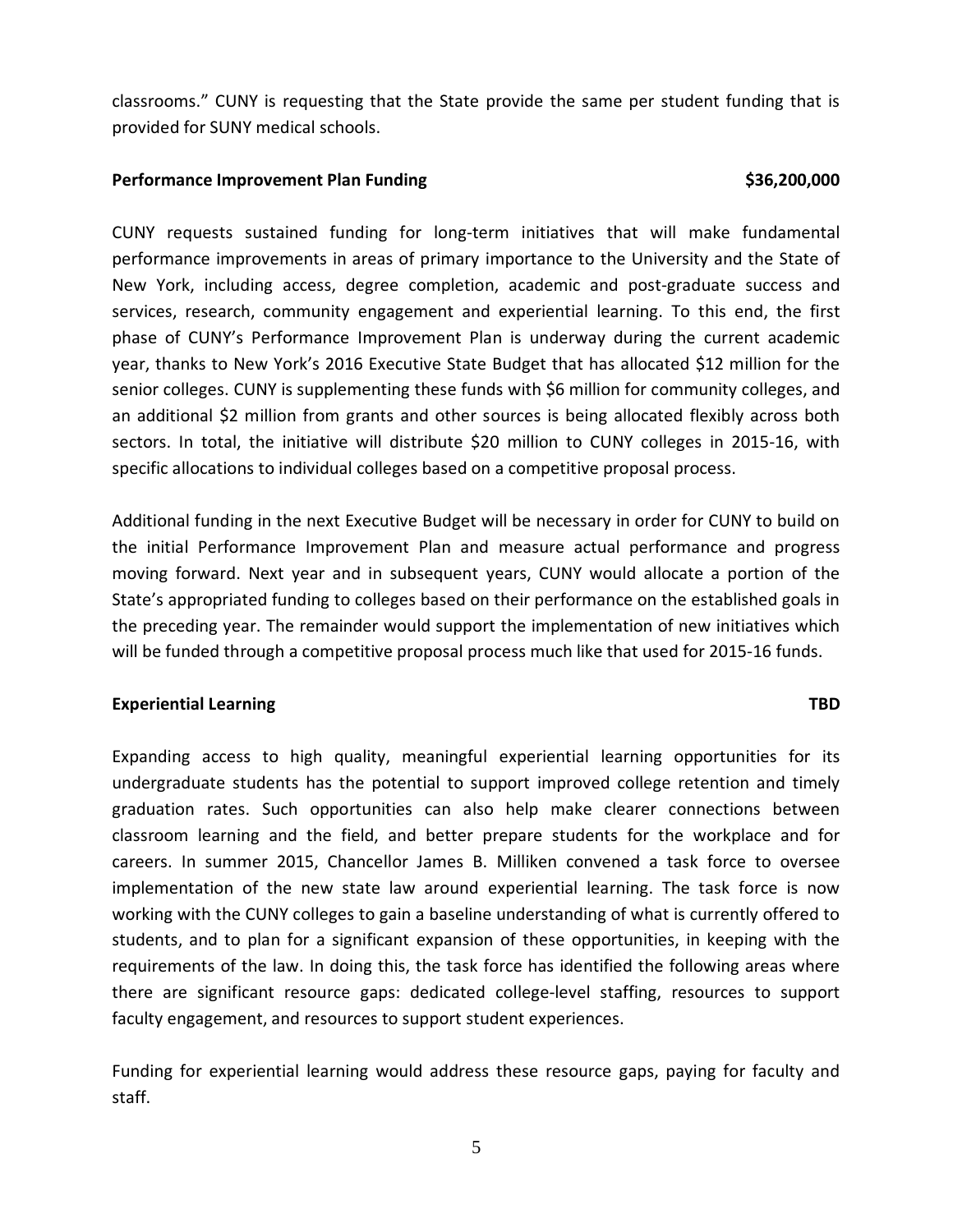### **Community College Graduates Scholarship Program \$2,000,000**

Research shows that students who complete their associate degree prior to transferring to a senior college are more likely to successfully complete their baccalaureate degree. Under the transfer scholarship program, students who earn an associate degree from a CUNY community college with a 2.5 grade point average and subsequently transfer to a CUNY senior college would receive a two-year scholarship of \$500 per year to apply toward tuition or other educational expenses.

This new scholarship program would be similar to the highly successful Guttman Transfer Scholarship program, which now provides a \$2,000 annual scholarship for many of CUNY's highest achieving community college students**.** 

### **CUNY Service Corps \$7,000,000**

The CUNY Service Corps mobilizes CUNY students, faculty and staff to work on projects that improve the short and long-term civic, economic and environmental sustainability of New York City and of its residents and communities.

The program's goals are: (1) students make a meaningful difference through service while gaining valuable real-world work experience, earning a wage, and where appropriate, receiving college credit; (2) faculty members and staff, through their work with students in the program, have additional opportunities to apply their expertise to addressing many of the city's key challenges; and (3) residents, communities, and project sponsors benefit from CUNY Service Corps projects.

### **Public Safety Center Initiative at John Jay College \$2,000,000**

John Jay College helped design and now provides technical assistance to the Gun Involved Violence Elimination (GIVE) New York State-wide project, operated by the Division of Criminal Justice Services (DCJS). The GIVE initiative provides a good focus for a more intensive John Jay Public Safety initiative.

In conjunction with this existing gubernatorial initiative, John Jay can support a broader portfolio of offerings, all of which are now being provided to jurisdictions across the country and could be quickly and efficiently tailored for the GIVE jurisdictions in New York State. The list below begins with possibilities particularly suited to the public and policy concerns of the moment and goes on to a range of related options.

1. Procedural justice curricula for command and line-level police personnel.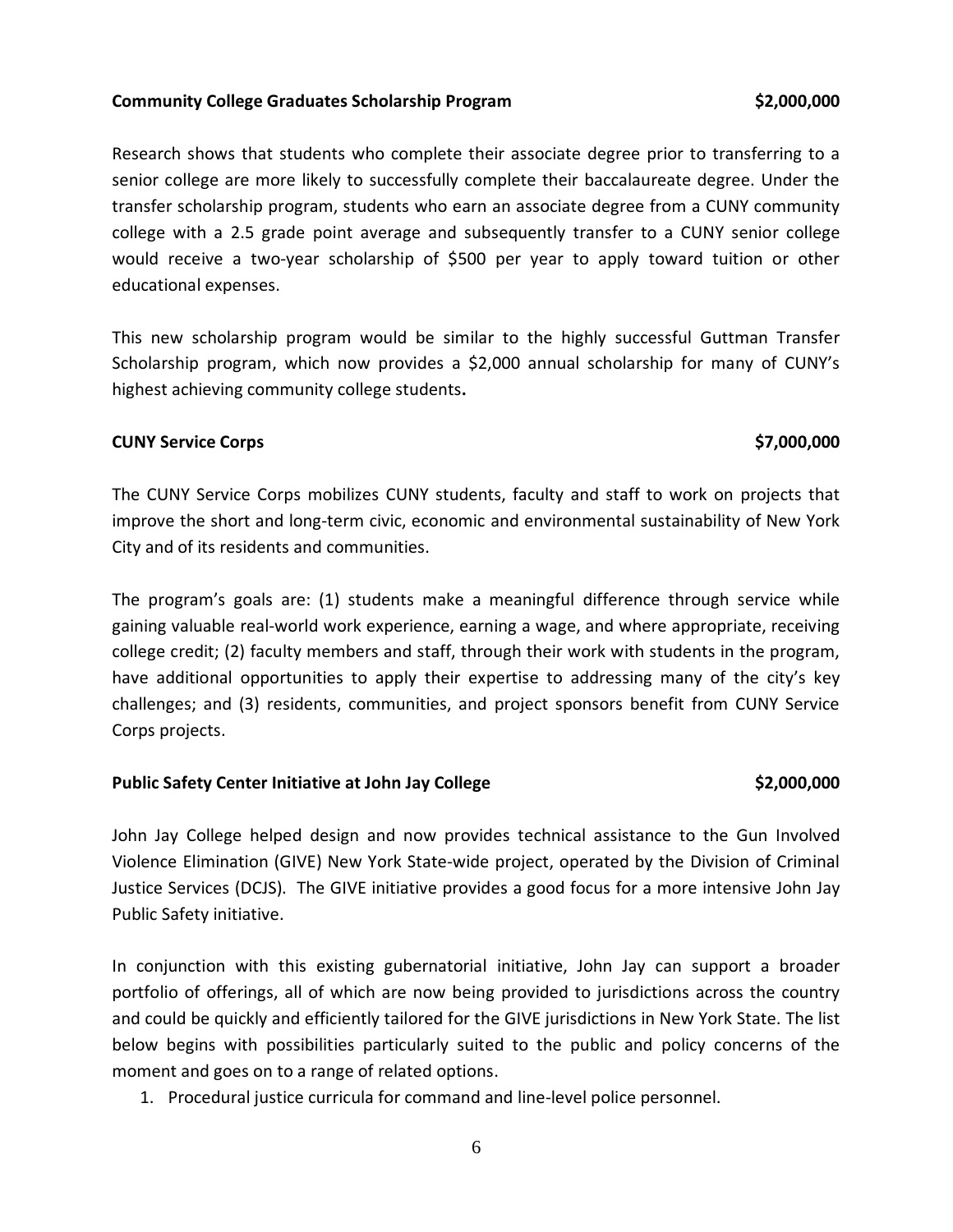- 2. An annual conference on applied approaches to police/community relations with a focus on procedural justice, implicit bias, reconciliation and operational innovations in crime control.
- 3. Support for reconciliation work between police and communities at the jurisdiction level, particularly neighborhoods of color.
- 4. A clearinghouse and technical support for crime control strategies designed to minimize sanction and build legitimacy.
- 5. County and/or state implementation of swift, certain and fair community corrections.
- 6. A demonstration project for the expansion of procedural justice reform to prosecutors and courts in partnership with the Center for Court Innovation.
- 7. Technical support for additional National Network for Safe Communities (NNSC) strategies and site-specific crime control support.
- 8. Integrating state outreach work with police and other criminal justice actors. As the leadership at DCJS has recognized, the state currently has a confusing portfolio of standalone projects that involve funding for street outreach work with criminal justiceinvolved populations. A collaboration with John Jay could provide an opportunity to formalize these initiatives and integrate them into more broad-based crime prevention strategies.
- 9. Prison safety and security. The NNSC has developed a variation on its core crime prevention approach designed to reduce violence, create order, and improve staff safety in high-risk prisons. Prison and jail safety and security have been high- profile issues in the state recently, and CUNY is in a position to make a rapid and substantial contribution in this area.
- 10. A state-wide prosecution/police leadership academy. A few years ago, at the request of the Governor's office, John Jay submitted to DCJS a proposal for a Leadership Academy that would bring together, under John Jay's auspices, representatives of the police and prosecutors' offices from around the state into a professional development initiative. This first-in-the-nation Academy would create new synergies between these critical law enforcement executives around cutting edge concepts such as legitimacy and procedural justice, effective crime prevention strategies, data analysis for crime control purposes, and the importance of cross-sector collaboration.

Each of these items could be implemented quickly in a new collaboration between John Jay/CUNY and the State of New York through the Governor's office and the DCJS and the creation of a new Center for Safety and Justice in New York at John jay. New York State would benefit from the innovations on crime reduction, policing reform, race and related topics now underway across the country that are overseen by the National Network for Safe Communities at John Jay.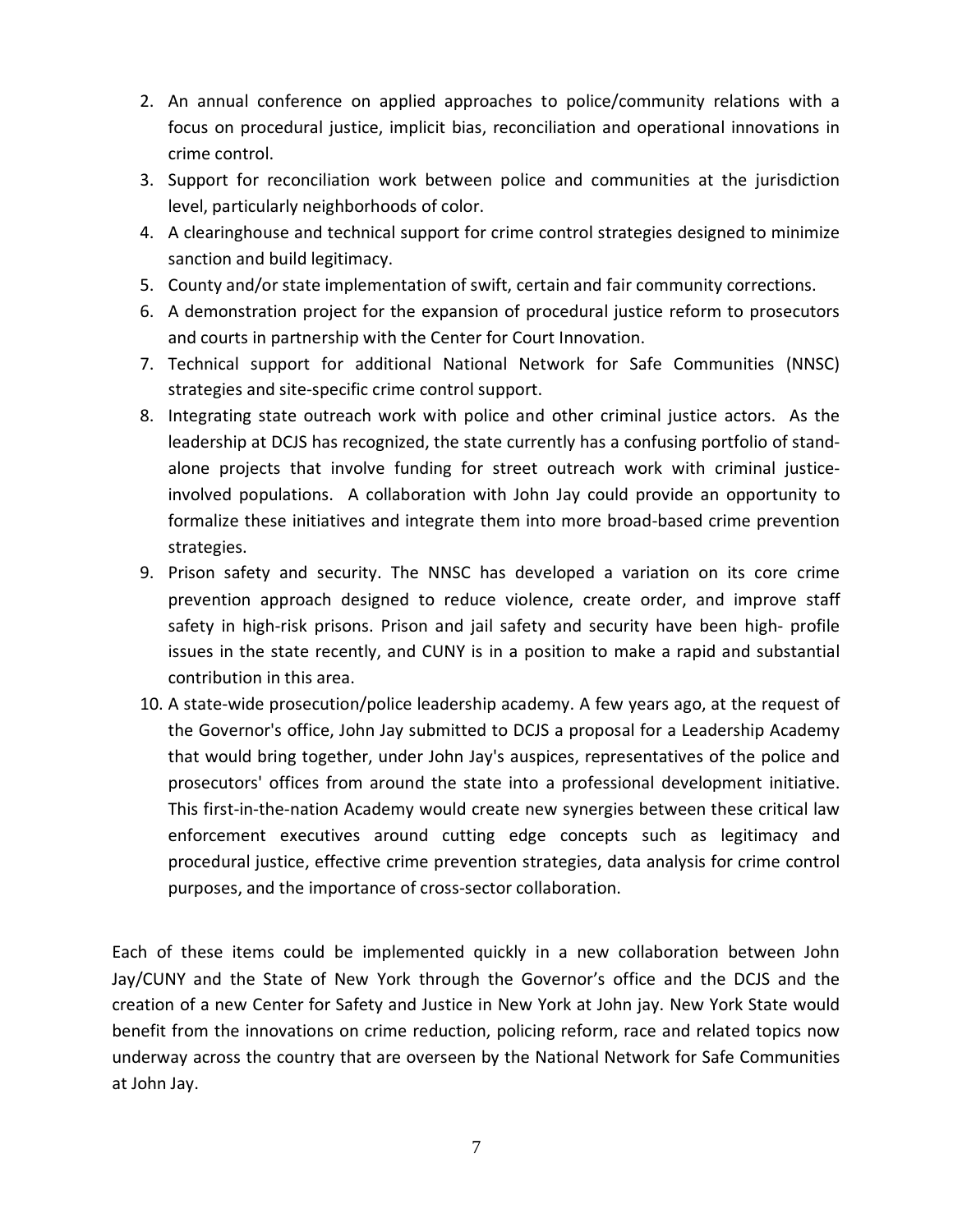### **SEEK / Student Support \$7,000,000**

Comprehensive student support services provide that additional assistance that some students need to persist and progress to degree attainment. Counseling services help students with issues that might be an impediment to their academic success and retention. Through individual and group sessions, counselors actively engage students and assist them in identifying and setting goals for achieving personal, academic, and career objectives.

Academic support services strengthen students' basic skills, bolstering their academic success in all upper level college courses, and maximize their retention and persistence through to graduation. These services include supplemental instruction and tutoring support offered in individual, group, and classroom settings.

These valuable support services are provided through the University's SEEK program, the Black Male Initiative (BMI), and academic advisement initiatives. An increase in funding will enable the University to serve additional students.

### **Data Analytics \$3,000,000**

Building on progress made through CUNY's Decade of Science as well as its continuing efforts to expand education and workforce training in Science, Technology, Engineering, and Math, the University strives to become a data analytics hub in New York City by investing in data and computer science education and research and by hiring data scientists across many disciplines (e.g. transportation, economics, public health, and structural biology). Capitalizing on the success of the School of Professional Studies' new M.S. in Data Analytics and leveraging the High Performance Computing Center at the College of Staten Island as well as recent upgrades in the speed of its fiber network, CUNY aspires to create additional academic programs at all levels, using a variety of instructional delivery methods. The new programs would offer instruction in data analytics, data visualization, cybersecurity, and healthcare informatics.

### **Early Childhood Education \$3,000,000**

Investments in students at the earliest ages lead to long-term benefits for individuals and society. To address the quality of Early Childhood Education for children from birth through age eight, CUNY will strengthen the pool of strong, diverse teacher candidates and ensure their success through multiple academic pathways. A range of supports designed to ensure timely degree and State certification completion will include a summer skills institute. Transition protocols will be developed and integrated to ensure successful transfer for students making the shift from community colleges to senior colleges. Comprehensive induction activities will be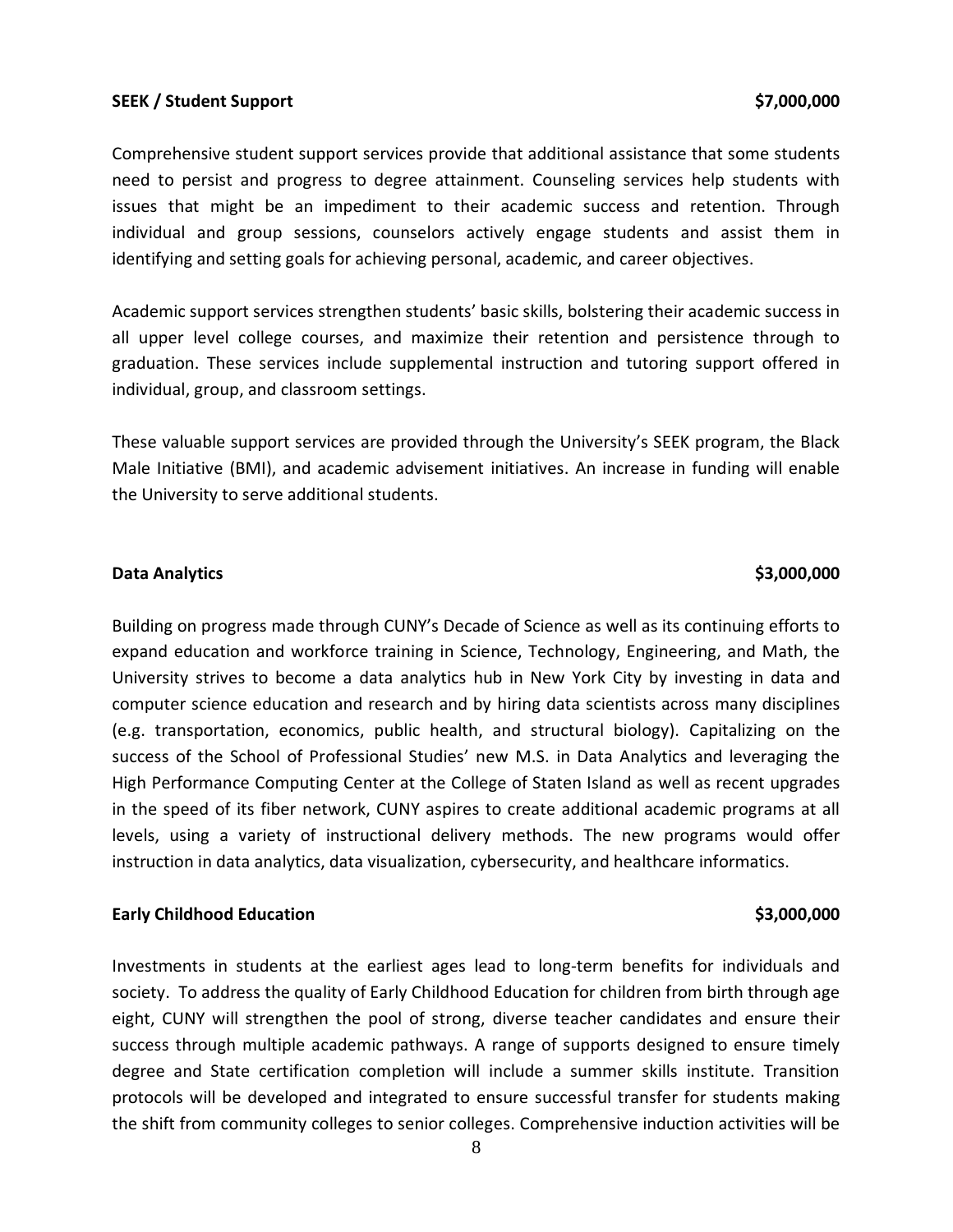provided to new teachers in their worksites, improving the quality of early childhood programs in both classrooms and colleges.

The initiative will also support the professional development and performance of faculty and create a stronger research agenda throughout the city and state. A scholarship of teaching and learning with school-based interventions are central to this effort. Faculty will be supported to deepen their knowledge base by participating in a CUNY research network to encourage interdisciplinary and inter-campus research opportunities.

Resources provided in these areas will bolster the investment the Governor has made to support a comprehensive Early Childhood agenda in New York State. As a leading producer of teachers for New York City, CUNY is well poised to increase its capacity for preparing high quality, dedicated and passionate teachers who set the foundation for their students' lifelong learning.

### **Math Remediation \$2,500,000**

Enhanced support for students in need of math remediation is essential to improve rates of exit and continued progress on their academic paths. Over the last several years, the proportion of students in need of remediation has grown, and today approximately three-quarters of all firsttime associate degree freshmen are assigned to developmental courses. Placement in remediation has proven to be a significant obstacle to degree progress and completion. To address this problem, CUNY has created a task force on remediation to review the policies and practices now used to determine whether students are prepared for credit course work, both upon entry to CUNY and after having received remedial instruction. The task force is also considering the formats of remedial instruction, pedagogical strategies, and resources provided to support this instruction with the goal of improving educational overall outcomes. The findings of this task force will dictate important next steps toward reforming remediation across CUNY.

Resources will be necessary to act on the recommendations of the task force. It will be essential to increase instructional support for math students, such as tutoring, supplemental instruction for students who are mainstreamed into credit courses, and self-paced instructional software for instructional laboratories. Also, the University will need to enhance information and preparation for students who take the CUNY skills assessment tests, and will also need to develop placement algorithms that improve upon current tests and resulting placements.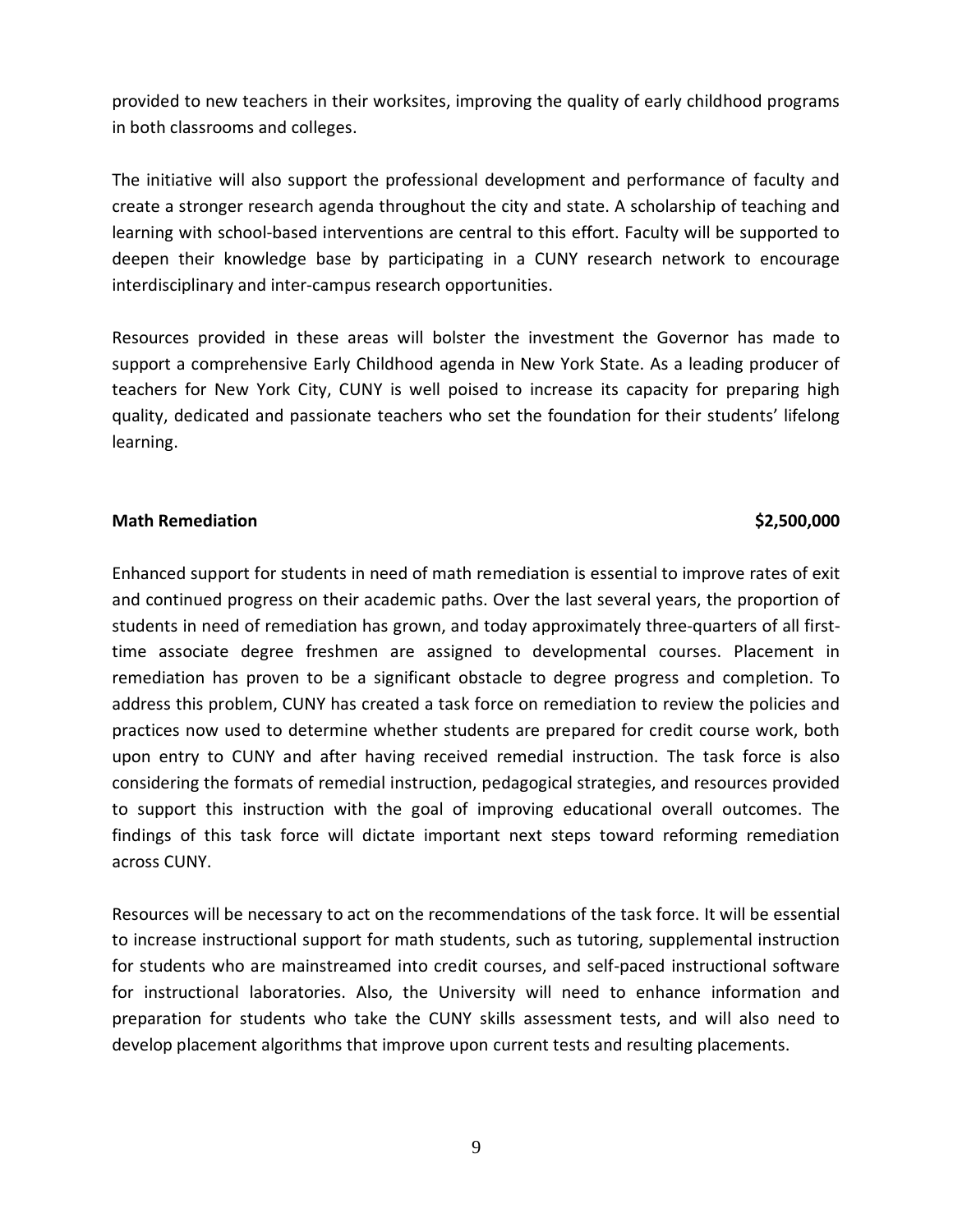### **Online Education and Digital Resources <b>1988 54,000,000**

Investing in online education as an academic service is crucial to CUNY's student population. With a quarter of a million commuting students—including huge numbers who are simultaneously working full time jobs—online courses are an important and impactful way that CUNY can increase accessibility and accelerate academic progress. Further, online education supplies students with the digital literacy they need to be successful in today's workplace that relies so heavily on fluent interaction with online environments.

The University proposes three investments that would allow it to meet projected demand for online education:

- 1. A single, searchable portal for online courses. The portal would be easily accessible, aggregate offerings from all campuses and departments, and link directly to registration.
- 2. Instruction designers at each college to assist faculty in putting their courses online, adding a layer of support and expertise that would be of great value to many mainstream faculty.
- 3. A university-wide faculty development program to ensure the necessary changes in pedagogy and student support to scale up online education.

In addition, CUNY seeks to enhance its digital infrastructure and expand access to and use of online resources for student academic support, particularly those related to academic advisement, including but not limited to early alert and program planning.

### **Urban Innovation Fund \$2,000,000**

Following the model of the nation's land grant institutions, which were originally designed to support their communities particularly through agricultural education and research, CUNY seeks to leverage its faculty resources through an innovation fund to address challenges particular to the urban setting such as the built environment, transportation, sustainability, urban design and planning, social work, community health, education, public safety and criminal justice, economic development, disaster planning, and demography.

CUNY is home to an incomparable concentration of faculty, scholars and practitioners with expertise in these and the other relevant areas who can provide services to the City's communities, CBOs, and policymakers. Services could be provided directly, and also electronically, via a portal, by maintaining a database of faculty expertise.

The Innovation Fund could serve as a conduit to faculty expertise, facilitate interdisciplinary and cross-campus collaborations focused on urban problems, coordinate grant applications, and raise CUNY's national and international profile as a source of urban expertise. The Fund could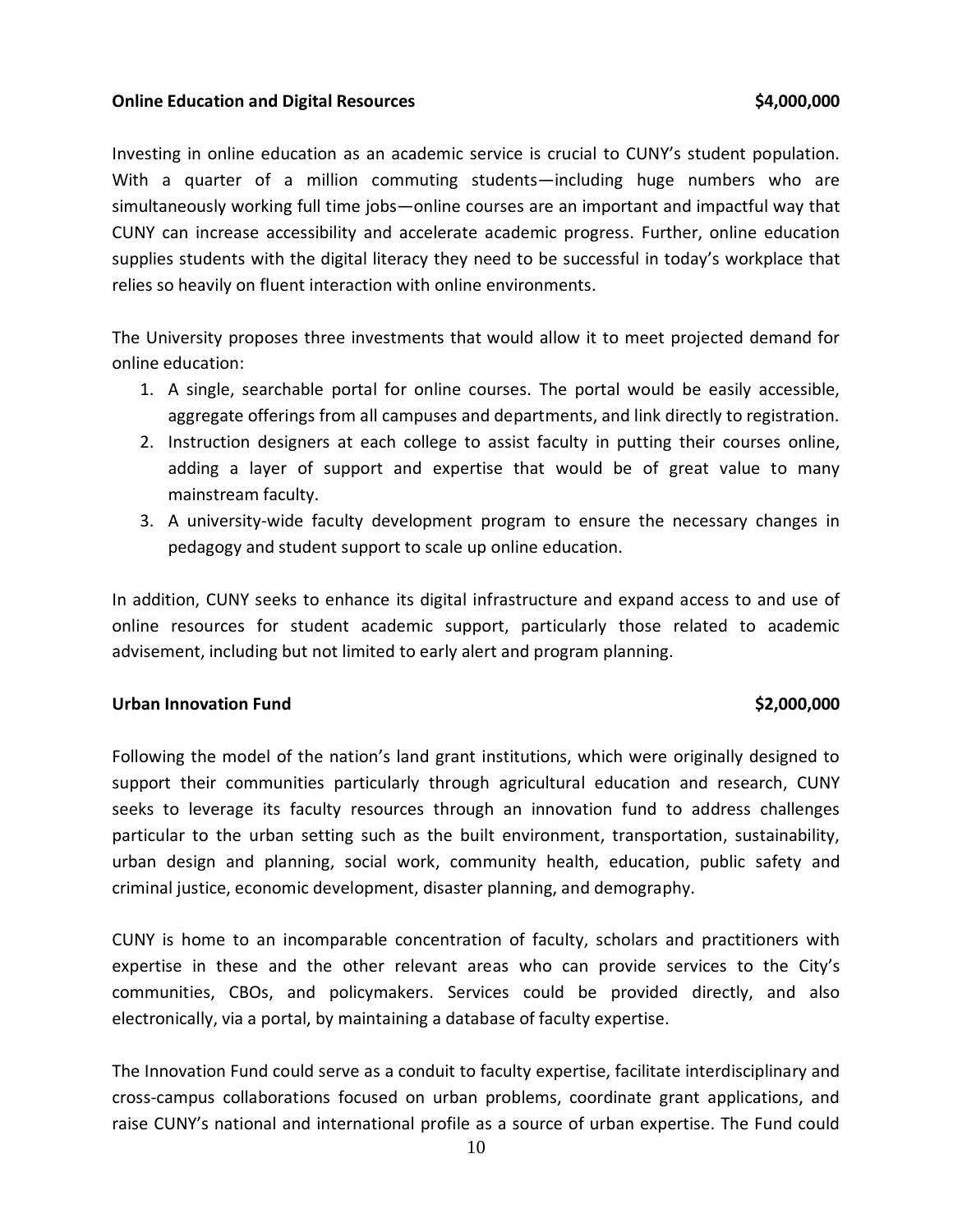also serve as vehicle for connecting students to service and experiential learning opportunities throughout the City. Although the initial focus of the Fund will be New York City, resources of would be available to other urban areas in New York State and the nation. Funds would pay for a staff of five, summer salaries to support faculty research, and paid experiential learning opportunities for students.

### **Workforce Development \$8,000,000**

The development of up-to-date, industry-relevant curricula will improve job and career outcomes for CUNY students and graduates. CUNY's relationships with industry sectors that have strong New York City roots are essential to enhancing the university's role as a pipeline for highly skilled, ready-to-hire graduates. This is particularly true in fast-growing areas of technology, where need extends across many sectors.

CUNY recommends investing in multiple initiatives to increase engagement with key sectors and better equip colleges to support real-world learning opportunities for students. These initiatives would include providing partial subsidies for 1,000 private sector student internships that would incentivize New York City employers to hire CUNY students and graduates. It would also include working with employers to develop a co-operative education program that integrates classroom and on-the-job learning and awards credit for time spent in the field. Resources would also support curriculum development, industry-focused career advisement, and the training of existing staff in practices that effectively connect students to paid internships and jobs. Further, CUNY aims to develop degree and certificate programs in cyber security, data analysis, and other in-demand, tech-related areas. The university would also invest in the analysis of career pathways to provide up-to-date information on projected wages in specific majors, career paths by industry, and actual career outcomes for CUNY graduates.